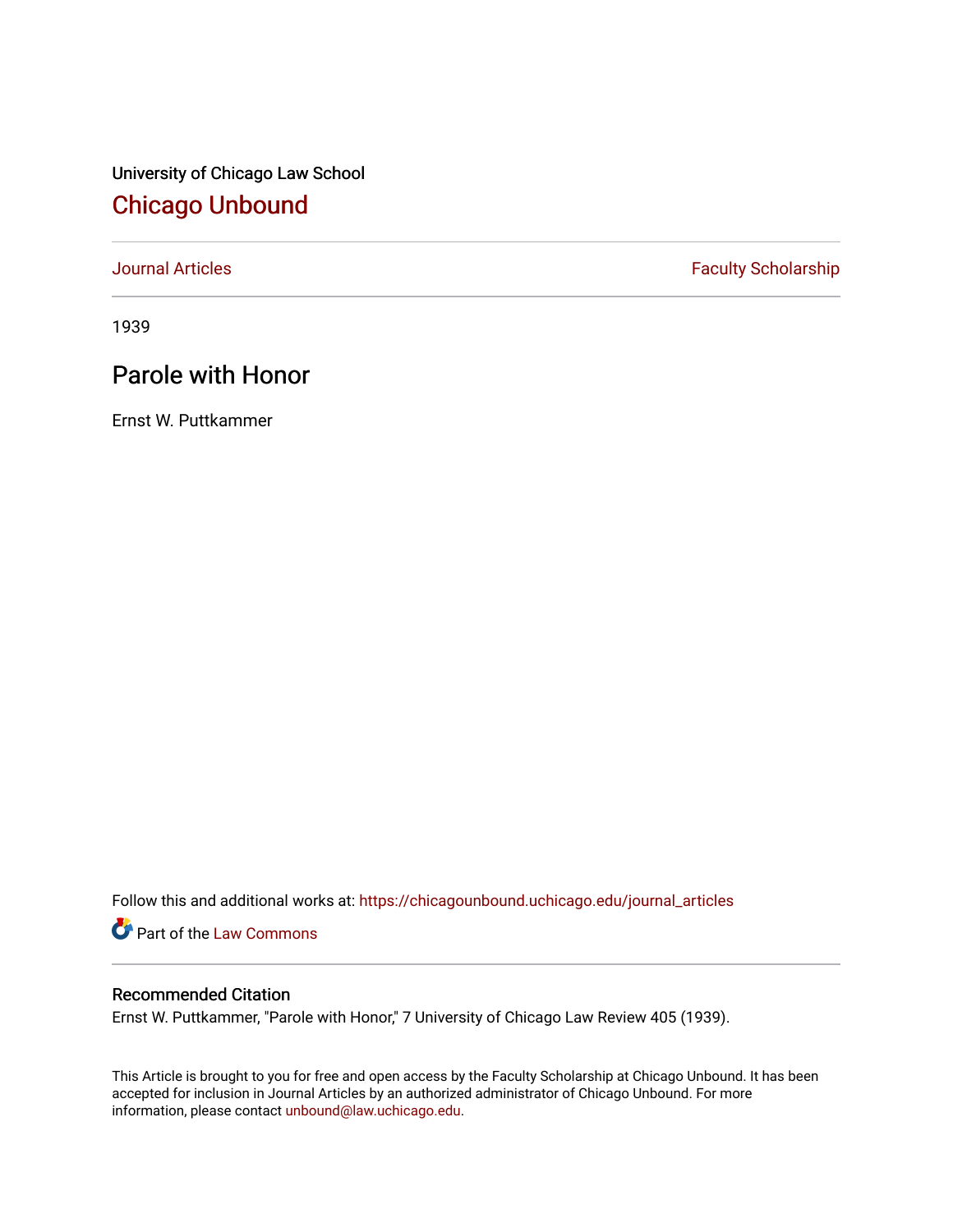### BOOK REVIEWS

By the application of such a standard, would Ethiopia's war against Italy, Poland's war against Germany, or Finland's war against Soviet Russia be considered "defensive" wars in which the rest of the world would practice disregard of the belligerent rights of both combatants, or wars of self-defense in which they would recognize the belligerent rights of at least the defender?

Students of peace, war and neutrality will doubtless attempt to explore such and many other questions which this timely book is bound to inspire. For Americans, among whom the verbal battle over the issues herein presented has been fought with particular intensity during the last few years, the chief significance of Dr. Cohn's study lies in the fact that it brings to us a clear and reasoned appraisal of collective security which many of our people have advocated as the ultimate panacea for a warless world. His appraisal is doubly valuable since it comes from a country which has been a loyal and active member of the League of Nations since its foundation (an experience denied to the United States), whose people are as anxious as the American people to preserve peace, and which, by reason of size, equipment, resources and, above all, geographical position, is in an infinitely more exposed situation than the United States to the consequences of this system.

A word of praise is due to the translators who have discharged a difficult task with distinction, for there are few things requiring more acumen than the faithful and yet intelligible rendition in another language of a highly technical text.

FRANcis DEAK\*

Parole with Honor. By Wilbur LaRoe, Jr. Princeton: Princeton University Press, **1939.** Pp. X, **295. \$3.00.**

For a long time there has been a crying need for a fairly short, definitely readable book on parole, to which to refer the layman who wished to gain some genuine and reliable information on that much misunderstood and misrepresented subject. Decidedly Mr. LaRoe has filled that need. In his capacity as chairman of the Board of Indeterminate Sentence and Parole of the District of Columbia he has had ample opportunity for personal and practical knowledge of his subject. He is thoroughly convinced of the soundness of the theory of parole (and who who knows anything about it is not?), and his purpose is to present a logical analysis of it so as to convince even the most hostile reader that he is right. To this end his treatment is broad, rather than intensive. At times he allows himself to wander far afield, for the underlying clarification thereby to be brought to his main subject. Thus, for example, crime prevention, juvenile delinquency, the "big brother" movement, all get mention, but the charge of superficiality is, in the reviewer's opinion, fully overcome by the author's insistence that parole is only a single contact, only the final contact, in a long series that the individual has with the law, and that how he will react to that contact is dependent at least as much on how, cumulatively, these other contacts have affected him. Parole gets the praise or blame, like the final green apple in a boy's stomach. It is a wise course on Mr. LaRoe's part to stress so persistently, all through his book, the fact that parole is only a small part of the whole correctional process, and

**\*** Assistant Professor of Law, Columbia University.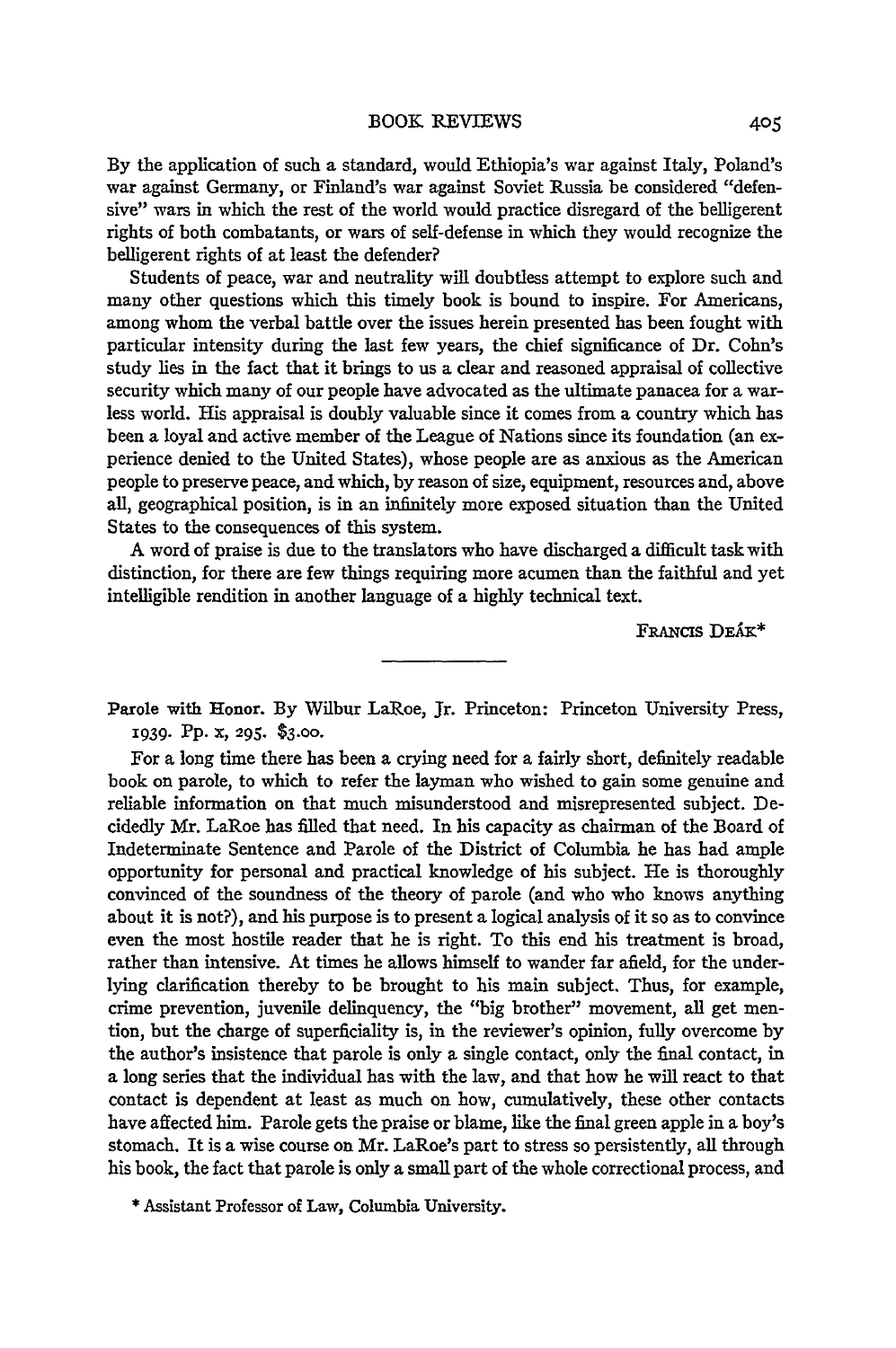that in any given case success or failure is due to the whole of a prisoner's past experience, including even that occurring long before his first arrest. $I^r$ 

It is unfortunate that in so important a subject there should be such great misinformation--so strong a popular tendency to regard parole as merely a form of leniency, accorded on a haphazard basis to persons often undeserving of any sympathy. This is not the place to point out in detail that quite on the contrary the indeterminate sentence, ending in parole, has made for much longer average periods of incarceration, and that the root idea lying beneath parole is that it is *safer for society* to release an offender under supervision and subject to immediate return to prison than it is to release him at the expiration of a term set in advance, with no supervision whatsoever, and with no threat of reincarceration short of a new offense, a new trial and a new conviction. It is society-not the prisoner-which is entitled to have releases made under the safeguards of parole. Leniency and sentiment alike have nothing to do with it.<sup>2</sup> This is the idea that Mr. LaRoe ceaselessly hammers away at, especially in his opening chapter.

This appeal to the common sense of the open-minded reader being his constant approach, it is a pity that such an unfortunate title was selected for the book. When those of Mr. LaRoe's opinion are so regularly and unfairly accused of being sentimentalists, why of all things must a title so suggestive of the sob-sister have been selected? At the very outset it will alienate many and make his task that much the harder. Sometimes, too, the author adds signally to his job by needlessly assuming that other branches of the criminal law machinery have merits and a lily-white purity which many readers will question. Why assign to your competitor excellences that, to say the least, are highly questionable? On the other hand this general tolerance toward the other fellow and what he is doing shows itself at its best in his discussion of the need for co-operation between parole authorities and police forces-a co-operation sadly lacking in most places and one which has come nowhere near receiving the attention that it calls for.

Occasionally, but only occasionally, the extremely broad treatment that the author gives to his subject leads him into generalized statements somewhat lacking in accuracy. Thus in discussing the indeterminate sentence he says: "Under such a system the sentencing judge shares with the board of parole responsibility for deciding the

<sup>1</sup> "If the public wants to know why parole is far from completely successful in this country, the answer will be found partly in the fact that the public is making successful parole administration impossible by tolerating a medieval system of prisons and jails in many of our states" (p. **92).** As the author points out, the federal system of parole administration is so much better than those of most of the states, partly at least because the federal prisons have a much more highly developed program of pre-release rehabilitation work.

2 "The more dangerous the criminal, the greater the need for the *safeguards* which parole provides [as compared to the total lack of safeguards on outright release]" (italics added) (p. **124).**

**3** For example, p. **72:** "There has been developed in this country a wholesome tradition to the effect that politicians will not interfere with our courts or attempt to influence their decisions." Compare, however, **E.** H. Sutherland in his Principles of Criminology, p. 485: "In general, parole boards have been less influenced **by** bribery than have the police forces and the courts." Maybe Mr. LaRoe, rather than Mr. Sutherland, is right. As a Chicagoan the reviewer is at least in doubt. Anyway, why assume it against yourself?

406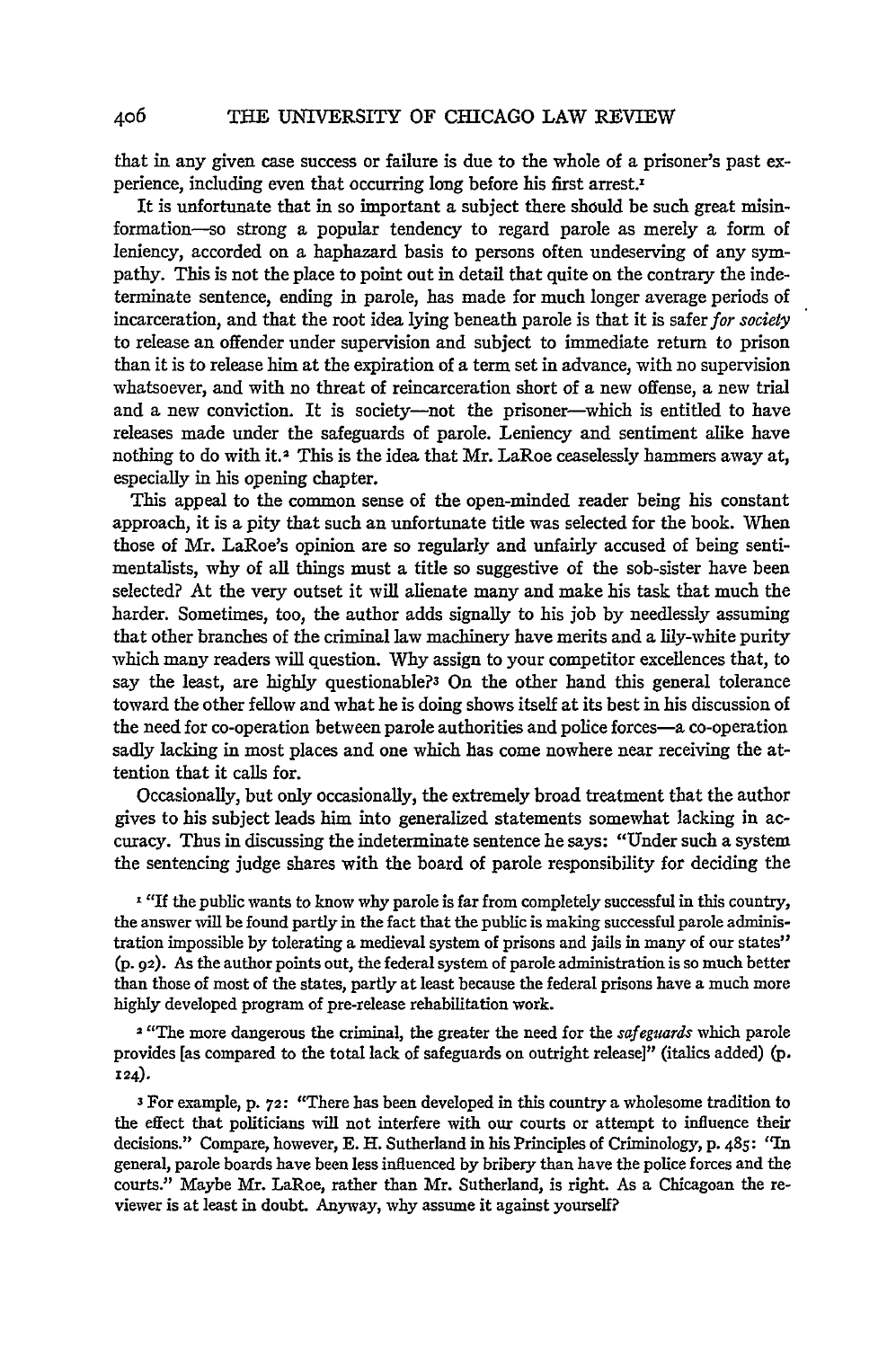#### BOOK REVIEWS

length of sentence, the court fixing the minimum and maximum, but the board determining at what precise point between the minimum and maximum the prisoner is ready for release."4 It is true that in a few states the court has the authority to restrict the parole board's action in this manner. But it is not a necessary feature of the indeterminate sentence, and generally there is no such judicial power to hedge it in and even hamstring it.5 Most of the states having this highly undesirable feature in their statutes appear to be planning to do away with it.6

A few topics suggest themselves which receive either inadequate attention or even none at all. Thus little is said of the need to create pre-release prisons, viz., institutions in which by a gradual increase in the freedom accorded a prisoner who is shortly to be entirely released, the tremendous step from the irresponsibility of incarceration to individual responsibility can be made by easy degrees. Our practice of the cold plunge from wholly one to wholly the other subjects the ex-prisoner to such a strain of adjustment as hardly any one of us would care to face even with a friendly, instead of an unfriendly, community around us.

There is nothing at all on the valuable investigation being done in Illinois in the matter of parole prediction charts—tables, that is, covering thousands of cases and determining for a large number of factors the percentage of favorable and unfavorable results shown by parolees illustrating these factors. It is easy enough to see, even without such charts, that having an established home and a family is a favorable factor, or that a record of addiction to drugs is an unfavorable one, but the Illinois work, carried on in a purely statistical manner and with no advance bias for or against particular factors, is already beginning to bring out some highly interesting results as to a large number of factors whose importance, pro or con, is nowhere nearly so obvious. While the granting or refusing of parole never will be, and never should be, the mere final result of mechanical adding and subtracting of factors, such studies as this will contribute invaluable background information. Their very existence proves how unjust the claim of enemies of parole is, that boards merely "guess them in and guess them out."

Another important matter which has been overlooked-not only by the present author, but also, unhappily, by writers generally—is the subject of parole for minor offenders. All of us, even the opponents of parole, insist that it is most likely to beappropriate in the case of first offenders. Yet we restrict parole to inmates of penitentiaries. How many genuine first offenders are to be found in our penitentiaries? Very few. If a number of crimes of personal violence are eliminated, where sudden anger or passion was involved, almost none. The place where the real first offender is much more likely to be found is in the county jail or the house of correction. If we

#### **4** P. **187.**

**5** For example, **by** some such sentence as "not less than five years and not more than five years and one day." Despite the fact that thereby the trial judge is forcing the community to take back an ex-convict who is exempt from any supervision or any fear of reincarceration, and despite the fact that the community, by enacting a parole law, has shown its wish to free itself from this menace, such sentences have been upheld.

**6** Illinois readers will recall that it was precisely this undesirable feature which a small group sought (under the wholly misleading name of "parole reform") to get into the Illinois statute. Despite the support of the Chicago Daily News and, even more, of the Chicago Tribune, they were, fortunately, unsuccessful in their attempts, both in **1937** and in 1939.